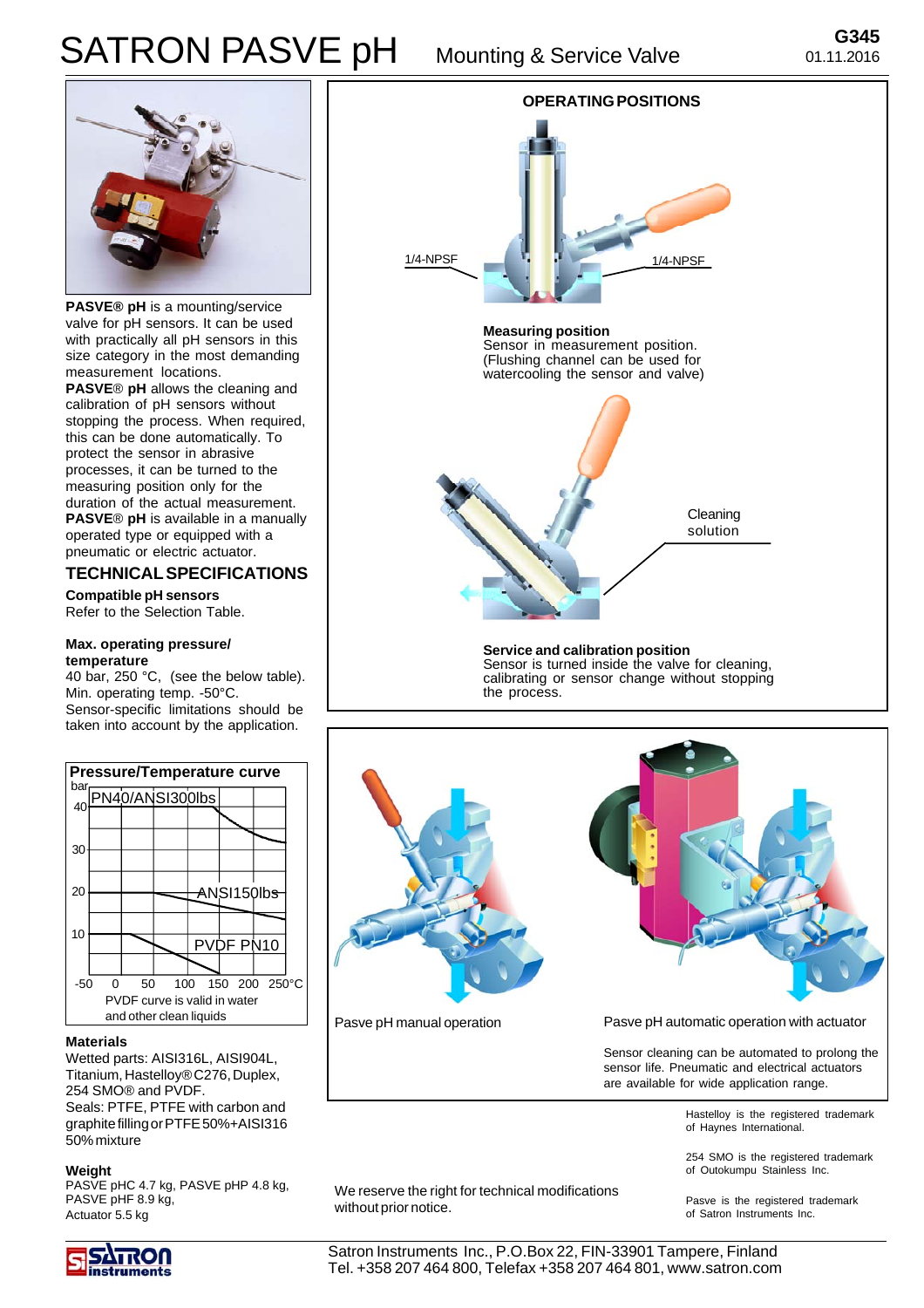



**PASVE pHC** (Welded on a container or a horizontal pipe, instructions on manual page 10) 41

Ø115

# **PASVE pHP**

(Shape the body for the pipe Ø before welding, instructions on manual page 11)



| PASVE pHF |                                 |     |       |    |
|-----------|---------------------------------|-----|-------|----|
|           | <b>FLANGE</b>                   |     |       |    |
| Codel     | Type                            | ØD  | Ød    | А  |
| ĸ         | ANSI 21/ <sub>2</sub> " 150 lbs | 172 | 139.7 | 22 |
| А         | ANSI 3" 150 lbs                 | 191 | 152.4 | 22 |
| в         | ANSI 3" 300 lbs                 | 210 | 168.3 | 27 |
| н         | ANSI 4" 150 lbs                 | 229 | 190.5 | 26 |
| G         | ANSI 4" 300 lbs                 | 254 | 200   | 29 |
| т         | <b>DN50 PN40</b>                | 165 | 125   | 20 |
| D         | <b>DN80 PN40</b>                | 200 | 160   | 22 |
| J         | DN100 PN10/16                   | 220 | 180   | 22 |
| C         | DN100 PN40                      | 235 | 190   | 26 |
| E         | <b>JIS10K80</b>                 | 185 | 150   | 20 |
| F         | <b>JIS40K80</b>                 | 210 | 170   | 30 |
|           |                                 |     |       |    |

**PASVE pHB**

(Welded on a container or a vertical pipe, body 15º)



L depends on the sensor type

**PASVE pHT** (Flow-through body,

threaded connection)





**PASVE pHD** (Flow through body, flange connection)





#### PASVE pHT

| <b>THRFAD</b>     |                  |     |    |
|-------------------|------------------|-----|----|
| Code Type (dim.K) |                  | R   |    |
| $\mathcal{P}$     | $1" - NPT$       | 77  | 48 |
| 4                 | $1.5" - NPT$     | 92  | 64 |
|                   | $5$   $2"$ - NPT | 104 | 76 |

#### PASVE pHD

| <b>FLANGE</b> |                  |    |     |    |
|---------------|------------------|----|-----|----|
| Codel         | Type             | W  | ØD  | н  |
| н             | ANSI 1" 150 lbs  | 55 | 108 | 48 |
| J             | ANSI 1" 300 lbs  | 55 | 124 | 48 |
| U             | ANSI 2" 150 lbs  | 68 | 153 | 76 |
| V             | ANSI 2" 300 lbs  | 68 | 165 | 76 |
| G             | <b>DN25 PN40</b> | 55 | 115 | 48 |
| т             | <b>DN50 PN40</b> | 68 | 165 | 76 |
|               |                  |    |     |    |

### Dimensions (mm)

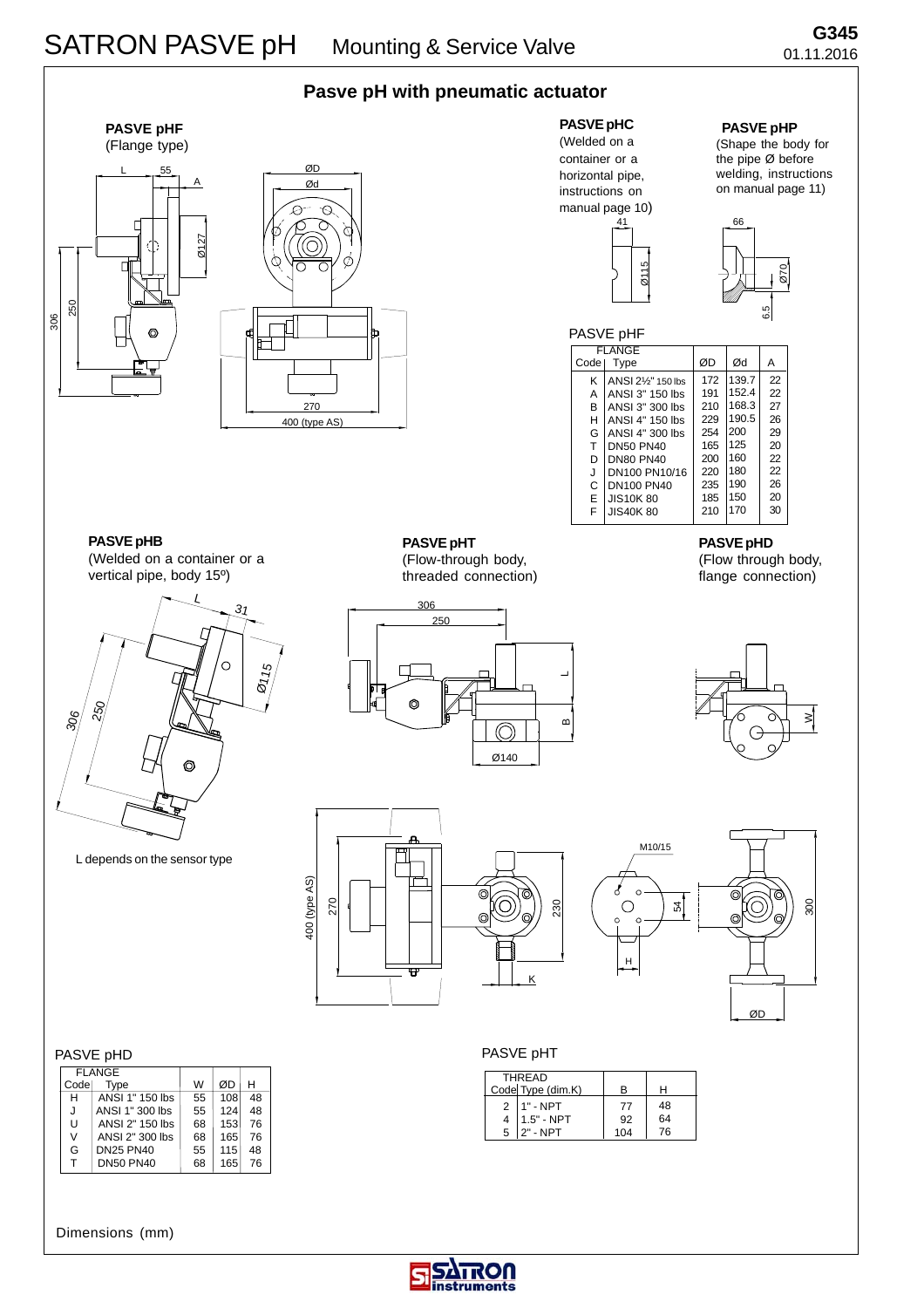| Standard sensor connection PG13.5 / Ø12 mm / length 120 mm |                                                                              |  |
|------------------------------------------------------------|------------------------------------------------------------------------------|--|
| Code                                                       | dimension R                                                                  |  |
| S                                                          | $R < 30$ mm<br>R<br>Ref.                                                     |  |
| Μ                                                          | $R < 20$ mm                                                                  |  |
| L                                                          | Check the sensor datasheet for the reference point location!<br>$R < 10$ mm  |  |
|                                                            | <b>Special sensor connection types</b>                                       |  |
| Code                                                       | <b>Sensor</b>                                                                |  |
| <b>B1</b>                                                  | Broadley-James Dynaprobe II                                                  |  |
| <b>B2</b>                                                  | Broadley-James S410                                                          |  |
| <b>B3</b>                                                  | Broadley-James DynaProbe ST856                                               |  |
| C <sub>1</sub>                                             | Honeywell Durafet II, smooth tip                                             |  |
| C <sub>2</sub>                                             | Honeywell Meredian II and Durafet II guarded tip                             |  |
| D <sub>1</sub>                                             | Barben 546/556, flat glass, 38 mm insertion depth                            |  |
| D <sub>4</sub>                                             | Barben 551/561, flat glass, actual insertion depth 3.94"                     |  |
| D <sub>6</sub>                                             | in-line Barben 551/561, flat glass, 100 mm insertion depth (manual only)     |  |
| E <sub>3</sub>                                             | E+H CPF81/82, guarded tip, not machined                                      |  |
| E4                                                         | E+H CPF81, flat glass, not machined                                          |  |
| F <sub>1</sub>                                             | Foxboro 871A                                                                 |  |
| F <sub>2</sub>                                             | Foxboro 871pH                                                                |  |
| F <sub>3</sub>                                             | Foxboro PH10-3                                                               |  |
| F4                                                         | Foxboro PH10-2                                                               |  |
| F <sub>5</sub>                                             | in-line Foxboro PH10-2 (manual only)                                         |  |
| G <sub>1</sub>                                             | Lange (GLI) PD1P1.99                                                         |  |
| G2                                                         | Lange (GLI) DPD1P1.99                                                        |  |
| GX                                                         | +GF+272X, flat glass                                                         |  |
| H1                                                         | Hamilton Inchtrode N75P                                                      |  |
| H <sub>2</sub>                                             | Hamilton Inchtrode N75F                                                      |  |
| $\mathsf{I}$                                               | Teledyne Isco 701pH                                                          |  |
| K1                                                         | Kemotron 4835 and 4837 UPW                                                   |  |
| <b>O2</b>                                                  | Orbisphere (31110)                                                           |  |
| <b>P1</b>                                                  | Polymetron 8350/51                                                           |  |
| R <sub>1</sub>                                             | Rosemount/Emerson 389                                                        |  |
| R <sub>2</sub>                                             | Rosemount/Emerson 385+                                                       |  |
| R <sub>4</sub>                                             | Rosemount/Emerson TUpH 396/396VP, 398/398VP                                  |  |
| R <sub>5</sub>                                             | in-line Rosemount/Emerson TUpH Combination 396P/PVP (manual only)            |  |
| R <sub>6</sub>                                             | Rosemount/Emerson TUpH Combination 396P/PVP<br>Rosemount/Emerson 3300HT/HTVP |  |
| R <sub>9</sub><br><b>RA</b>                                | Rosemount/Emerson 3500VP                                                     |  |
| <b>RB</b>                                                  | Rosemount/Emerson RB-546                                                     |  |
| <b>RC</b>                                                  | Rosemount/Emerson 3900/3900VP                                                |  |
| <b>T1</b>                                                  | ABB TB556, flat glass, 38 mm insertion depth                                 |  |
| T <sub>2</sub>                                             | ABB TB557, flat glass                                                        |  |
| T <sub>3</sub>                                             | ABB TB564, flat glass                                                        |  |
| <b>T4</b>                                                  | ABB TB561 / Barben 551/561, flat glass, 100 mm insertion depth               |  |
| T <sub>5</sub>                                             | in-line ABB TB564 (manual only), flat glass                                  |  |
| T <sub>6</sub>                                             | in-line ABB TB561 (manual only), flat glass, 100 mm insertion depth          |  |
| T7                                                         | ABB TB556, flat glass, 28 mm insertion depth                                 |  |
| <b>Y1</b>                                                  | Yokogawa FU20 - - NPT (guarded tip)                                          |  |
| <b>Y2</b>                                                  | Yokogawa FU20 - - FSM (flat glass)                                           |  |
|                                                            |                                                                              |  |

| Ambient temperature | Temperature class |
|---------------------|-------------------|
| °∩                  |                   |
| 70                  | T6                |
| 85                  | Τ5                |
| 120                 | TΔ                |

## **Surface temperature EURONA EURO EUROPEAN DIRECTIVE INFORMATION EUROPEAN DIRECTIVE INFORMATION**

ATEX directive (94/9/EC) Satron Instruments Inc. complies with the ATEX directive.

European Pressure Equipment Directive (PED) (97/23/EC) - Sound Engineering Practice

European Certification: **Ex** II 3 GD